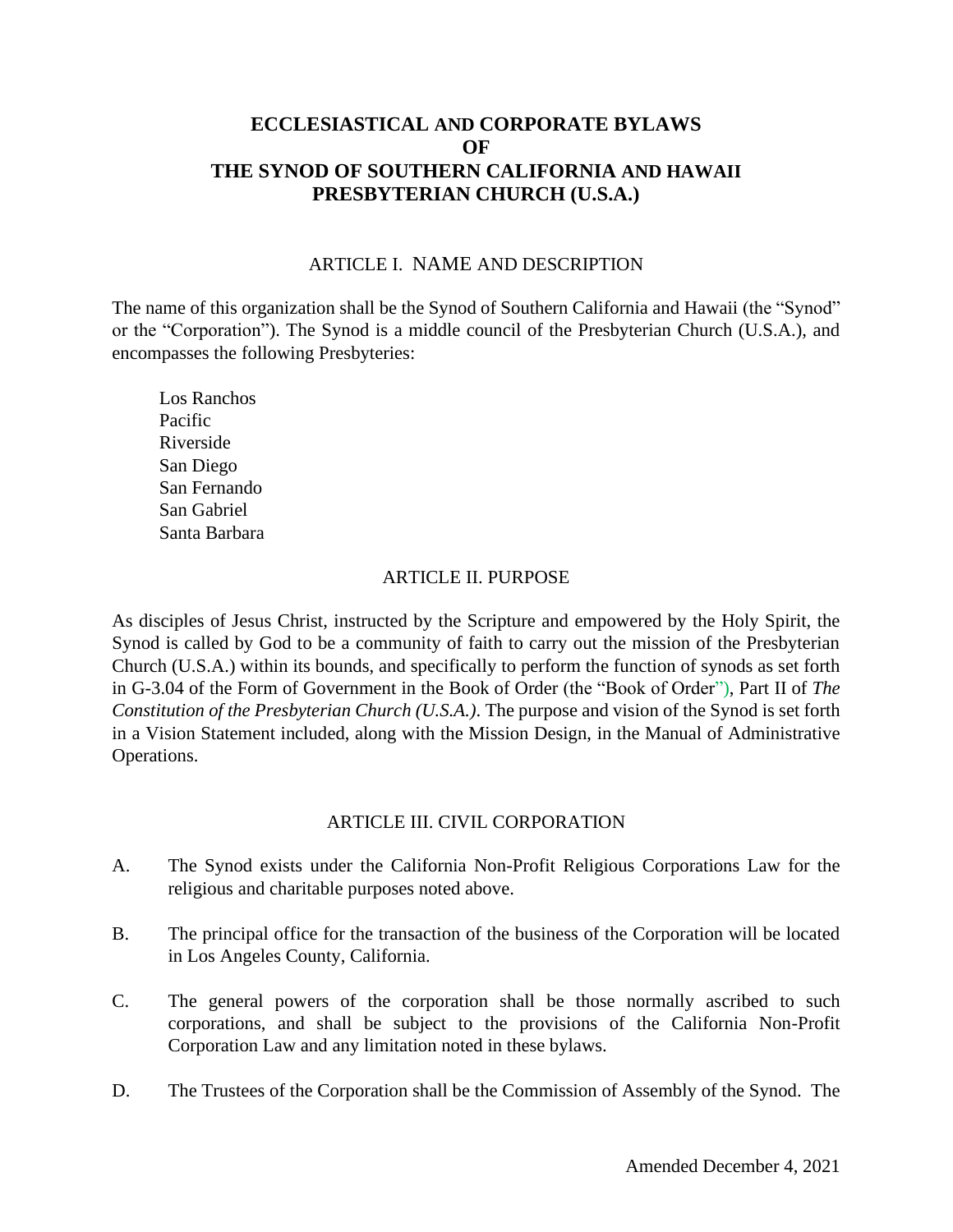Commission of Assembly is an administrative commission of the Synod.

- E. The officers of the Civil Corporation shall be (1) a President, who is the Chair of the Commission of Assembly, (2) a Secretary, who is the Stated Clerk of the Synod, and (3) a Treasurer. The Synod Assembly shall also elect a Moderator and a Vice-Moderator. These five officers collectively shall be called the ecclesiastical and corporate officers.
- F. The Annual Meeting of the Corporation shall be held in connection with the first meeting of the Commission of Assembly held in each calendar year.
- G. The Corporation may indemnify any agent of the Corporation against any liability asserted against or incurred by the agent in such capacity and arising out of the agent's status as such, as may be allowed by the California Non-Profit Corporation Law and any future amendments to it.

## ARTICLE IV. STRUCTURE

The Synod shall maintain appropriate structure to carry out its purpose and mission, all in accordance with the Book of Order.

### A. SYNOD ASSEMBLY

The Synod ordinarily will meet once a year as an Assembly to conduct the necessary business; that meeting shall include the observance of the Lord's Supper.

- 1. Authority and responsibility. The Synod Assembly has the primary responsibility for but may delegate to administrative commissions (including but not limited to the Commission of Assembly) the following:
	- a. The Vision Statement, Mission Design, and the Ecclesiastical and Corporate Bylaws.
	- b. Election of the officers of the Synod; members of the Permanent Judicial Commission, the Ecclesiastical Committees, and the Commission of Assembly; and trustees of related corporations.
	- c. Synod Budgets, with authority granted to the Commission of Assembly to amend such budgets.
	- d. Overtures to the General Assembly and to the Synod.
- 2. Time of meeting. The stated meeting of the Synod Assembly will be held at a time and place designated by the Commission of Assembly to conduct any business appropriate to it. Notice of the stated meeting shall be sent at least 30 days but no more than 60 days prior to convening to each presbytery and to each current commissioner who has been certified to the Stated Clerk pursuant to paragraph 3 of this section. The notice shall set out the time and place of the meeting.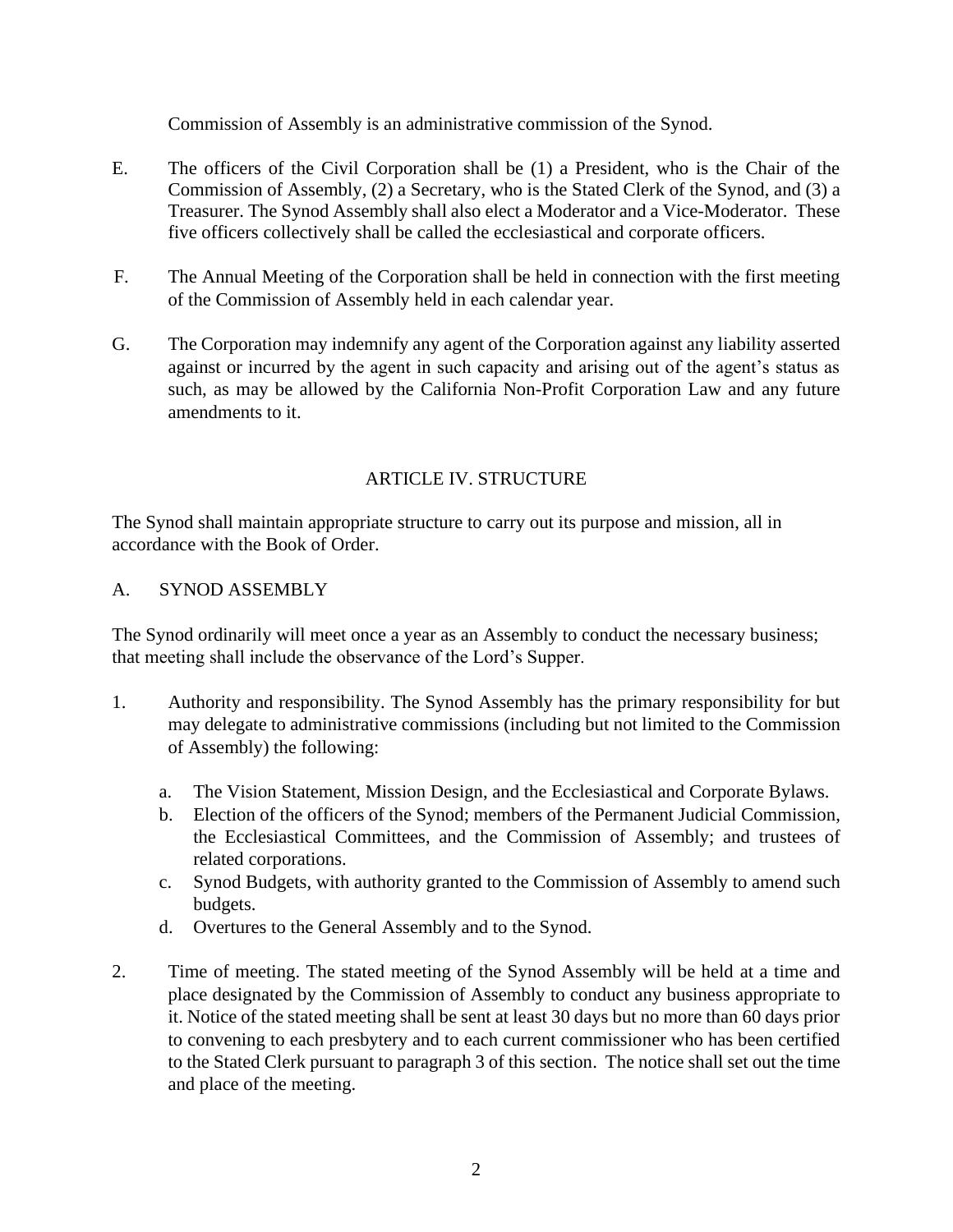- 3. Membership. The Synod Assembly shall be composed of an equal number of teaching elder and ruling elder commissioners elected by and from each of the presbyteries, so as to provide a ruling elder and a teaching elder commissioner for each 4,000 church members or major fraction thereof, provided that no presbytery has fewer than two teaching elder and two ruling elder commissioners, with the number to be determined by the Stated Clerk of the Synod. Each presbytery should also elect alternates, or provide by rule for the naming of alternates, in the event that elected commissioners are unable to attend. The Stated Clerk of each presbytery shall certify in writing to the Stated Clerk of the Synod the names of those who will serve as commissioners, not less than thirty (30) days prior to the beginning of the calendar year for which each commissioner's term begins. Commissioners to the Synod Assembly will be encouraged to serve as members of the Synod's various committees and/or of the Commission of Assembly.
- 4. Term. The term of each commissioner will be three calendar years beginning on January 1. Any teaching elder or ruling elder within a presbytery is eligible for election as a commissioner. Commissioners may be elected to one additional term of three years, and shall be ineligible for re-election to any additional term after a total of six years, until one year has elapsed.
- 5*.* Officers. The Synod shall have a Moderator and a Stated Clerk as required by G-3.0104. In addition to the two required officers, the Synod shall elect a Vice-Moderator who will serve as the Moderator-elect. The Moderator shall serve the following year as Chair of the Commission of Assembly. The Synod shall elect a Treasurer. These five officers collectively shall be called the ecclesiastical and corporate officers. Unless also a commissioner to the Synod Assembly, the five officers shall have voice but not vote at meetings of the Synod Assembly.
- 6. Terms of Officers. The term of the Moderator, Vice-Moderator and Chair of the Commission of Assembly is one (1) year. The term of the Treasurer is three (3) years. The term of the Stated Clerk is determined by the Synod Assembly.
- 7. Ex Officio Members. Members of the Commission of Assembly (who are not otherwise commissioners to the Synod Assembly) and members of the Synod staff will be seated with voice but without vote, at the Synod Assembly.
- 8. Corresponding Members. Corresponding members may be seated with voice but without vote at the Synod Assembly. Former Moderators of the Synod of Southern California and Hawaii shall be enrolled as corresponding members at their request. Official guests of the Synod Assembly may be seated as corresponding members, upon approval of the Synod Assembly.
- 9. Quorum. A quorum of the Synod Assembly shall be fourteen (14) commissioners, at least seven (7) of whom shall be ruling elders and at least seven (7) of whom shall be teaching elders, representing at least five (5) presbyteries. Proxy voting is prohibited.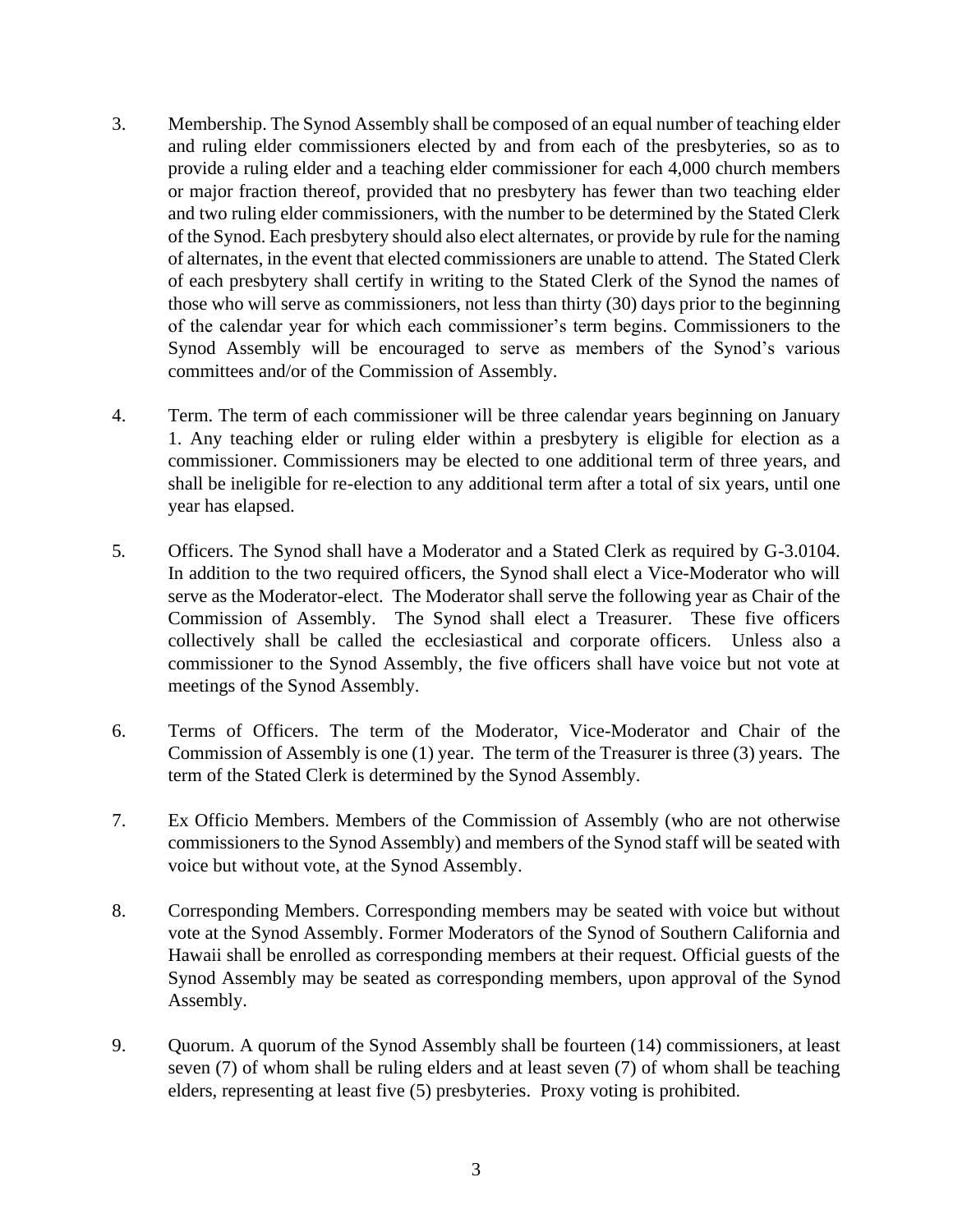- 10. Attendance by Teleconference. Commissioners not physically present in person at a meeting of the Synod Assembly may by electronic transmission by and to the Corporation (as defined in Sections 20 and 21 of the California Corporations Code) or by electronic video screen communication participate in a meeting of the Synod Assembly, be deemed present in person, and vote at such a meeting whether that meeting is to be held at a designated place or in whole or in part by means of electronic transmission by and to the Corporation or by electronic video screen communication only (1) if the Corporation implements reasonable measures to provide commissioners a reasonable opportunity to participate in the meeting and to vote on matters submitted to the Commissioners, including an opportunity to read or hear the proceedings of the meeting concurrently with those proceedings, and (2) if any member votes or takes other action at the meeting by means of electronic transmission to the Corporation or electronic video screen communication, a record of that vote or action is maintained by the Corporation.
- 11. Special Meetings. The Moderator, or in the event of the incapacity of the Moderator, the Stated Clerk of the Synod, shall call a special meeting of the Synod Assembly at the request of:
	- a. The Commission of Assembly;
	- b. At least four (4) ruling elder commissioners and four (4) minister of the Word and Sacrament commissioners currently serving, representing at least four (4) presbyteries of this Synod; or
	- c. A majority of the ecclesiastical and corporate officers of the Synod.

The request of a special meeting shall be in writing, shall clearly state the purpose of the meeting, and shall be delivered to the office of the Synod. Notice of a special meeting shall be sent no later than 45 days after the receipt of the request, and at least 30 days but no more than 60 days prior to convening, to each presbytery and to each current commissioner who has been certified to the Stated Clerk pursuant to paragraph 3 of this section. The notice shall set out the time, place, and purpose of the meeting. No other business other than that listed in the notice shall be transacted.

### B. PERMANENT JUDICIAL COMMISSION

- 1. Responsibilities. The Permanent Judicial Commission shall have the responsibilities outlined in the Book of Order D-5.0000.
- 2. Membership. There shall be eleven (11) members of the Permanent Judicial Commission, all of whom shall be either teaching elders or ruling elders from within the bounds of the Synod, in numbers as nearly equal as possible, with at least one member from each of the constituent presbyteries as provided in D-5.0101.
- 3. Term. The term of each member of the Permanent Judicial Commission shall be six years,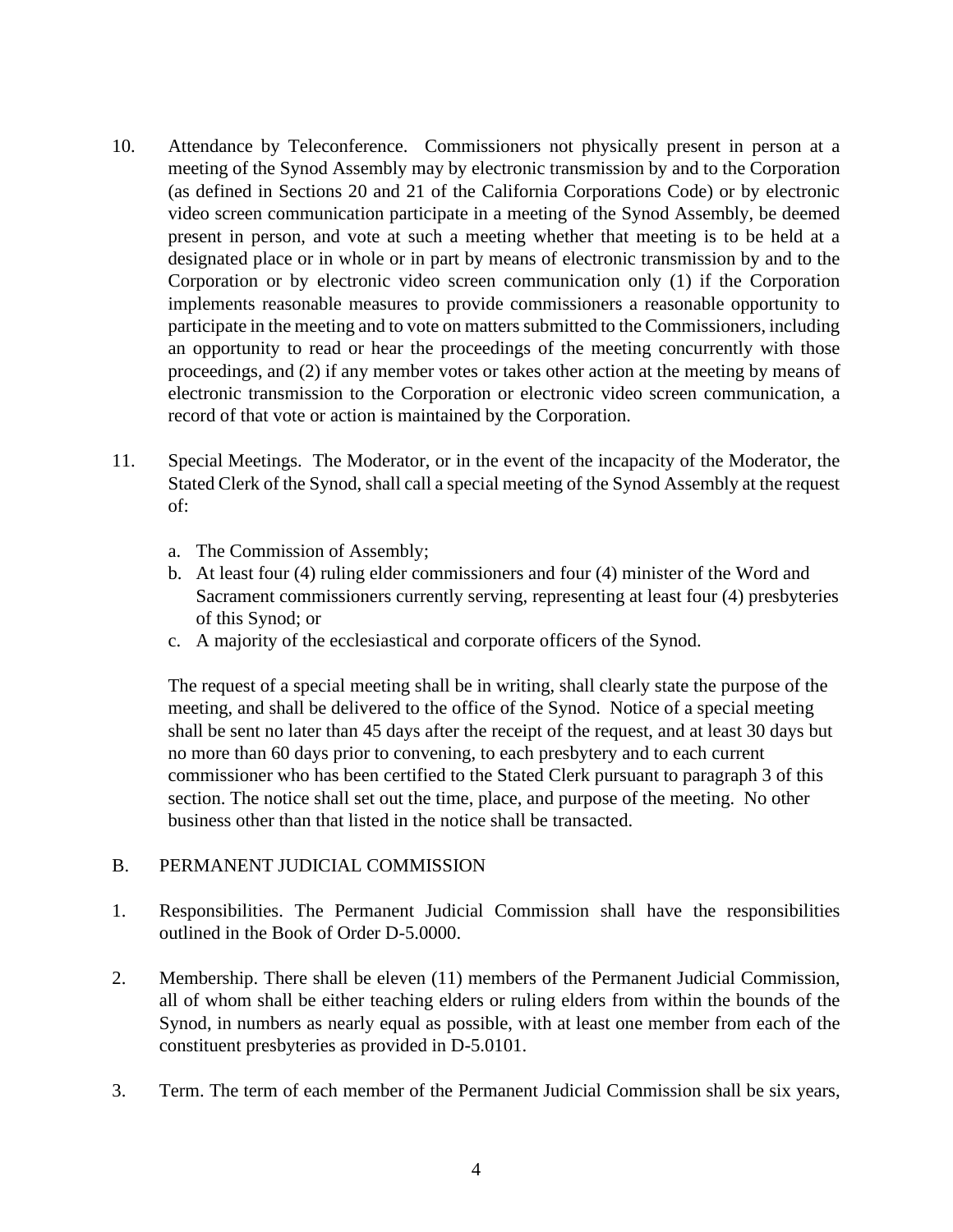and members shall be elected in three classes as provided in D-5.0102 and D-5.0103.

## C. ECCLESIASTICAL COMMITTEES

Ecclesiastical Committees are committees that are accountable directly to the Synod Assembly, and whose responsibilities are required by the Book of Order.

- 1. Committee on Representation and Nominations.
	- a. Responsibilities. The Committee on Representation and Nominations shall have the responsibilities outlined in the Book of Order at G-3.0103 and G-3.0111. It shall have the responsibility to identify and recruit individuals to serve in elected positions in the Synod and shall work to assure fair representation.
	- b. Membership. There shall be twelve (12) members on the committee, with at least one from each presbytery within the Synod. The majority of members shall be commissioners to the Synod Assembly. The Synod Executive, if any, shall serve as staff to the committee, with voice but without vote. To serve on the Committee on Representation and Nominations, individuals are nominated by a Nominations Work Group of the Commission of Assembly and confirmed by the Synod Assembly.
	- c. Term. The term is three years. Members may serve no more than two consecutive terms.
- 2. Polity and Records Committee.
	- a. Responsibilities. The Polity and Records Committee shall have the responsibility to review presbytery records, process overtures, train/resource ecclesiastical functions and relate to other ecclesiastical bodies.
	- b. Membership. There shall be nine (9) teaching elder/ruling elder members of the committee, with at least one from each presbytery within the synod.
	- c. Term. The term is three years. Members may serve no more than two consecutive terms.

### D. COMMISSION OF ASSEMBLY

- 1. Responsibilities.
	- a. The Commission of Assembly is an administrative commission of the Synod, pursuant to G-3.0109b of the Book of Order. The decisions of the Commission of Assembly shall be reported to the Stated Clerk of the Synod, who shall report the decisions to the Synod Assembly at its next stated meeting. The Synod Assembly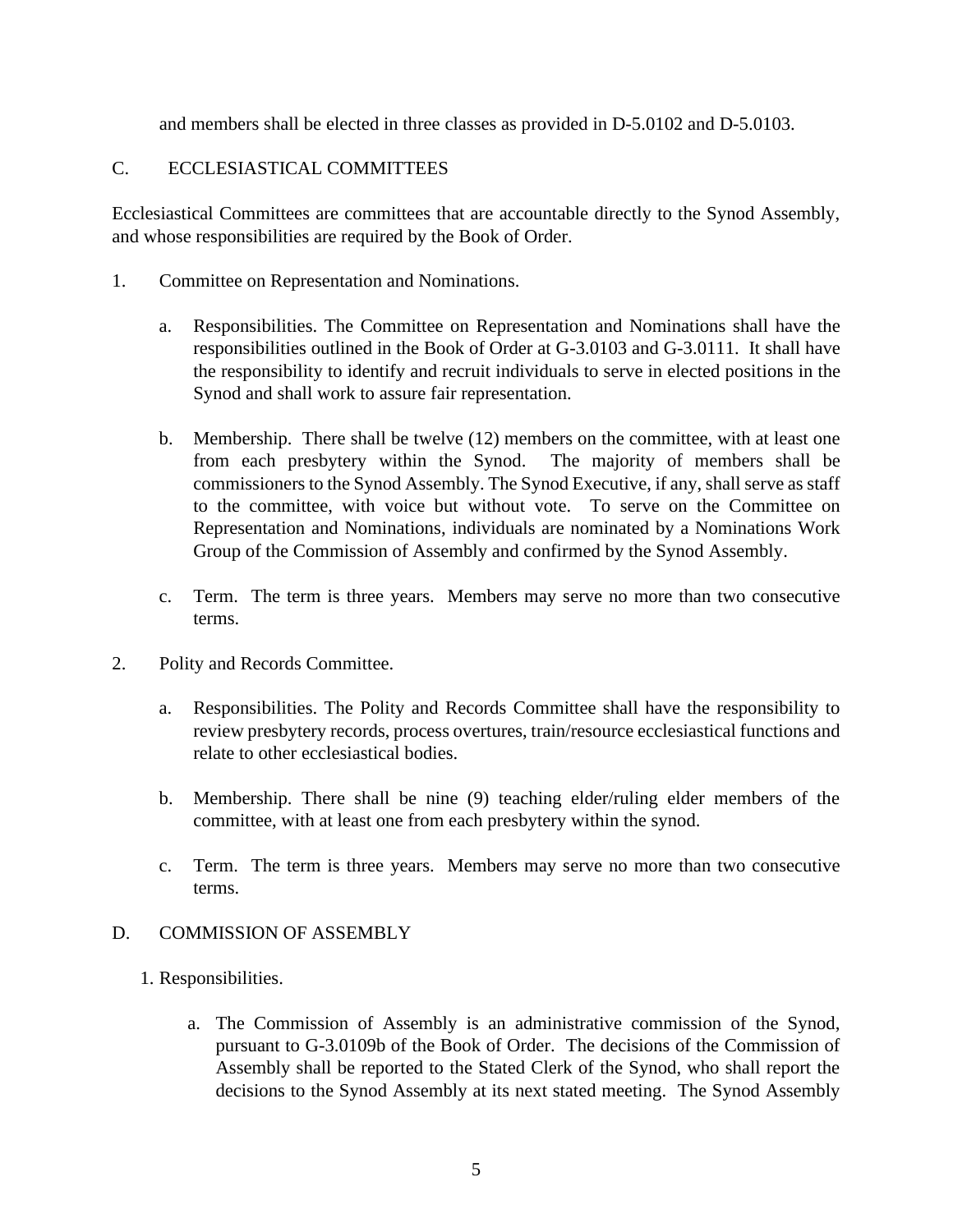may rescind or amend an action of the Commission of Assembly in the same way actions of the Synod Assembly are modified.

- b. The Commission of Assembly shall serve as the Board of Trustees for the corporation**,** and will have the power to act in the name of the Synod between meetings of the Synod Assembly reporting such actions to the succeeding Synod Assembly. The Commission of Assembly has primary responsibility as trustees, with interim authority for financial oversight, budget development, personnel and property.
- c. The Commission of Assembly has responsibility to develop and support a broad strategy for mission and ministry across the Synod. The Commission of Assembly shall coordinate and provide oversight of ministries that cross presbytery boundaries. This will include making recommendations for the use of church development funds and restricted and designated funds for mission and ministry. The Commission of Assembly has initial responsibility for church development/redevelopment funds, restricted/designated funds for mission and ministry, Racial Ethnic Pastoral Leadership (REPL), racial ethnic and justice ministries including Justice, Peace & Integrity of Creation (JPIC), emerging mission and ministry issues, and Related Mission Partners.
- 2. Meetings. There shall normally be four stated meetings of the Commission of Assembly each year. Additional meetings may be held upon the call of the Chair or any five (5) voting members of the Commission of Assembly, representing at least three (3) presbyteries.
- 3. Membership. There shall be voting members of the Commission of Assembly as follows:
	- five (5) ecclesiastical and corporate officers,
	- seven (7) members who serve ex officio as the executives of the seven presbyteries within the synod, or the designee of that presbytery;
	- four (4) commissioners to the Synod Assembly chosen to balance the diversity of the Commission of Assembly,
	- three (3) members, one from each major non-white racial/ethnic group (African American, Latino/Latina, Asian/Asian American) and the chairs of the two (2) ecclesiastical committees shall serve ex officio.
- 4. Term. Those who serve ex officio serve for the term of that office. All members (other than those serving ex officio) are eligible to serve no more than two consecutive 3-year terms. The classes shall be established by the Stated Clerk of the Synod.
- 5. Officers. The Officers of the Commission of Assembly shall be a Chair, who normally shall be the immediate past Moderator of the Synod Assembly, and a Secretary, who is the Stated Clerk of the Synod. The Commission of Assembly may choose to elect a Vice-Chair upon the recommendation of the Chair from among the members of the Commission of Assembly.
- 6. Terms of Officers. The terms of the Commission of Assembly Chair and Vice-Chair, if any,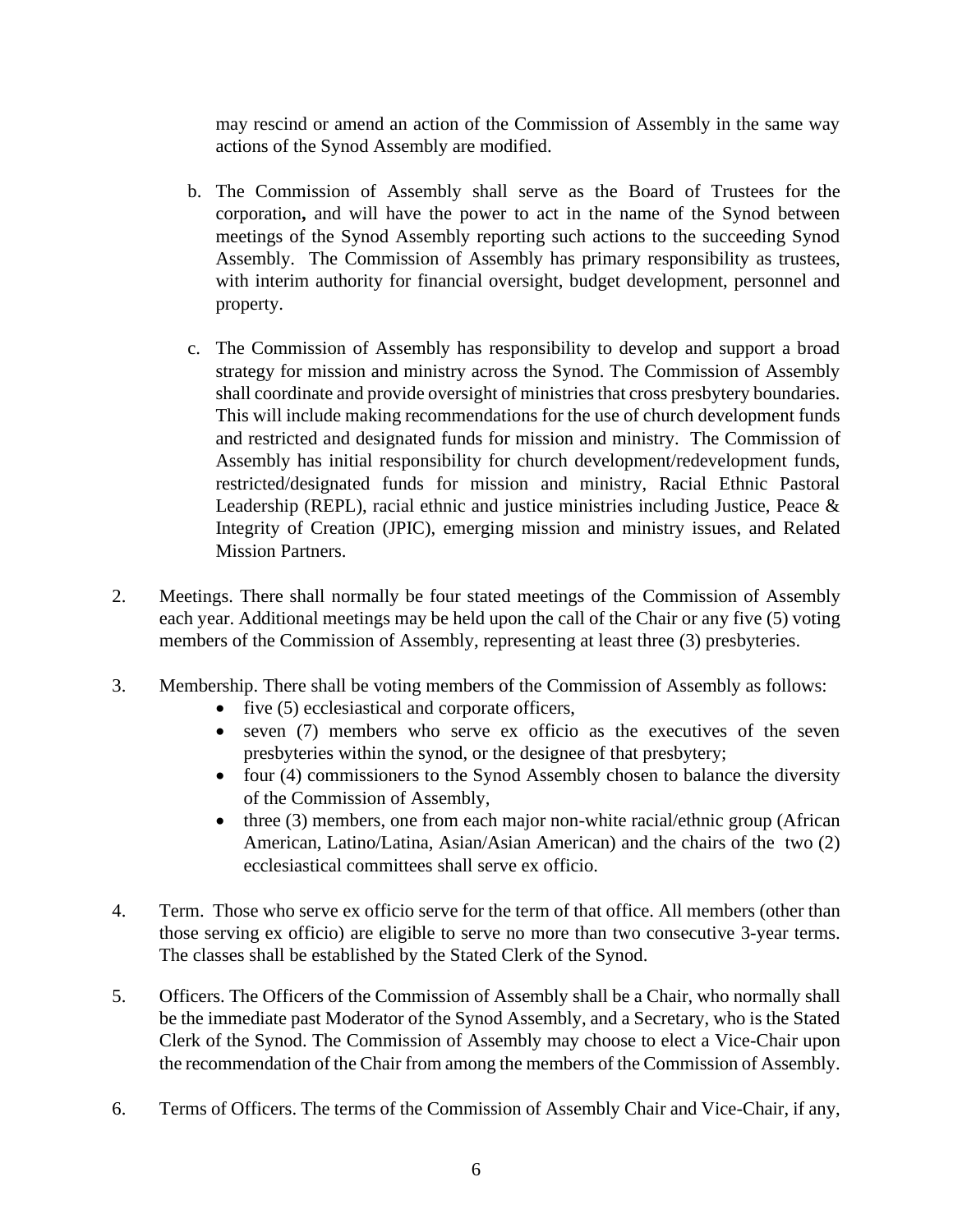shall normally be one year. The term of the Secretary is concurrent with the term of the Stated Clerk.

- 7. Quorum. A quorum for a meeting of the Commission of Assembly shall be eleven (11) voting members, so long as five (5) presbyteries are represented, and there are at least four (4) ruling elders and four (4) teaching elders present.
- 8. Approval of Sub-groups. The Commission of Assembly has the authority to create committees, work groups, and task forces to assist in carrying out its responsibilities. The names of those serving on such groups should be recorded in the minutes of the Commission of Assembly and also recorded in the minutes of the Synod Assembly.
- 9. Attendance by Teleconference. Members of the Commission of Assembly not physically present in person at a meeting of the Commission of Assembly may by electronic transmission by and to the Corporation (as defined in Sections 20 and 21 of the California Corporations Code) or by electronic video screen communication participate in a meeting of the Commission of Assembly, be deemed present in person, and vote at such a meeting whether that meeting is to be held at a designated place or in whole or in part by means of electronic transmission by and to the Corporation or by electronic video screen communication only (1) if the Corporation implements reasonable measures to provide members of the Commission of Assembly a reasonable opportunity to participate in the meeting and to vote on matters submitted to the members of the Commission of Assembly, including an opportunity to read or hear the proceedings of the meeting concurrently with those proceedings, and (2) if any member votes or takes other action at the meeting by means of electronic transmission to the Corporation or electronic video screen communication, a record of that vote or action is maintained by the Corporation.

### E. ADDITIONAL VOTING POLICIES

1. Electronic Voting Policy. From time to time a matter of routine business needs to be acted on between meetings of the Synod Assembly, the Commission of Assembly or a committee of either the Synod Assembly or the Commission of Assembly. At the discretion of the Moderator or Chair of that entity, it may be determined reasonable to provide for a vote by email by the members of that entity in the interests of time and efficiency. This procedure is not intended to be used casually or to circumvent healthy discussion regarding that matter of routine business but rather as a means of conducting non-controversial or routine business expeditiously when necessary. All members of the entity will be notified electronically and will have at least seventy-two (72) hours in which to respond to the request. At a minimum, a quorum of the members of that entity must vote on the measure and all responding votes must be affirmative in order for the measure to be approved. A single negative vote will result in non-approval. The measure approved will be recorded in the minutes of the subsequent meeting of the entity and may be amended or rescinded in the same manner as that entity could otherwise amend or rescind a prior approval.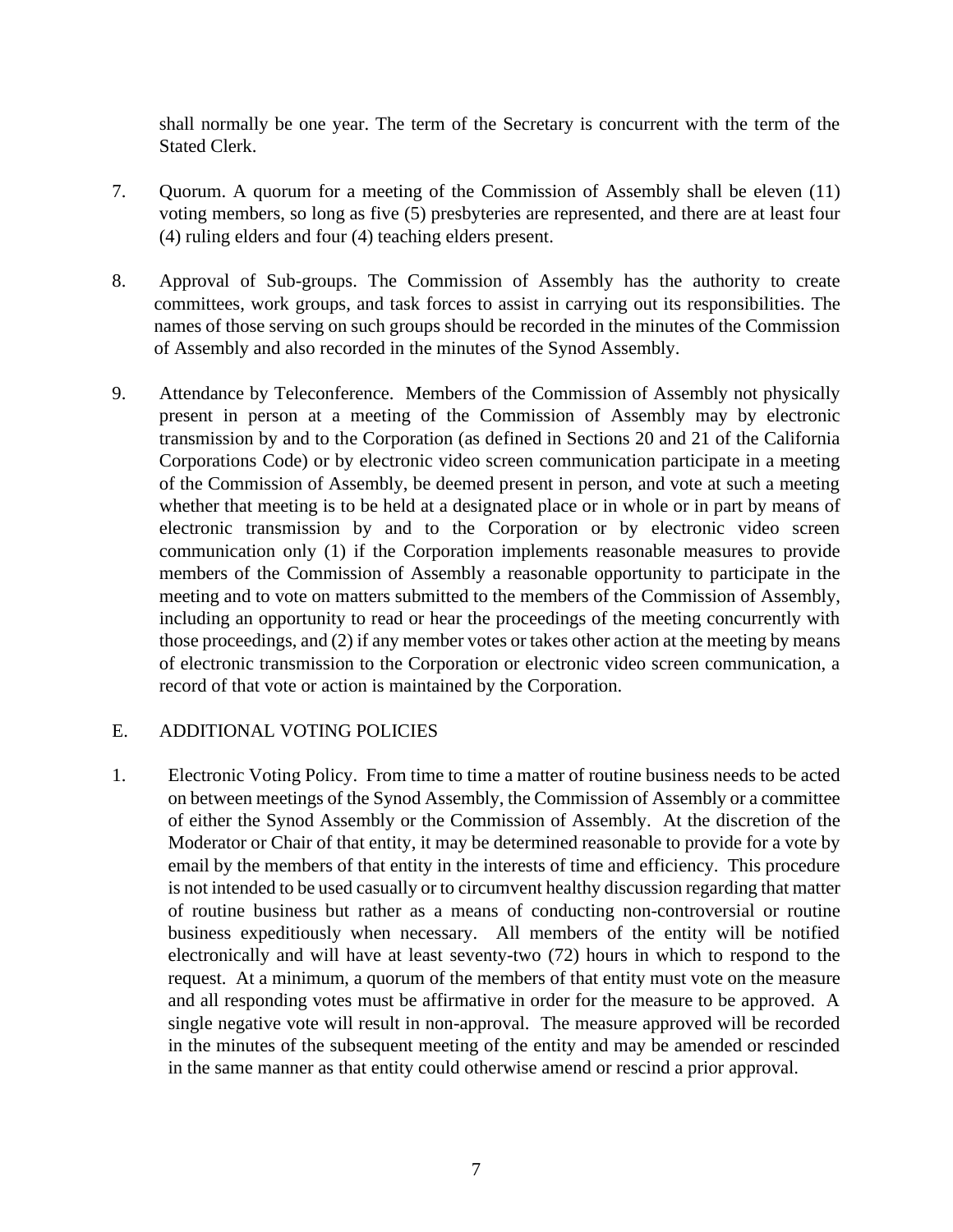2. Teleconference Voting Policy. In addition to the processes set forth in Article IV Sections A10 and D9 above (and in conformance with the technical requirements enumerated in those sections), when an urgent matter of business needs to be acted on between meetings of the Synod Assembly, the Commission of Assembly or a committee of either the Synod Assembly or the Commission of Assembly, at the discretion of the Moderator or Chair of that entity, it may be determined reasonable to provide for a discussion and subsequent vote by conference call. All members of the entity will be notified electronically of the matter to be acted upon and the time and date of the conference call at least seventy-two (72) hours in advance of the call. At a minimum, a quorum of the members of that entity must participate in the conference call. After discussion of the matter, a majority of those participating in the call must support any measure voted upon in order for it to be approved. The measure approved will be recorded in the minutes of the subsequent meeting of the entity and may be amended or rescinded in the same manner as that entity could otherwise amend or rescind a prior approval.

### F. RELATED ENTITIES

The Synod has a direct relationship with others that engage in mission and ministry on behalf of the Presbyterian Church (U.S.A.). The following corporations have accountability to the Synod through (1) election of their trustees by the Synod, (2) an ex officio member of their boards designated by the Synod, (3) concurrence of the Synod in changes to the Articles of Incorporation or Bylaws, and (4) an annual report, including a copy of the audit, made to the Synod annually:

### **Monte Vista Grove Homes, Inc. Presbyterian Camp and Conference Centers, Inc. Zephyr Point Presbyterian Conference Commission, Inc.**

The Synod and the Synod of the Nile, Evangelical Presbyterian Church of Egypt have established a sister synod relationship.

#### ARTICLE V. OFFICE OF THE SYNOD EXECUTIVE

The Synod may authorize the staff services of a Synod Executive. (G-3.0110) The Executive shall be elected by the Synod Assembly, according to procedures set out in the Manual of Administrative Operations, and is responsible to perform the functions detailed in the Position Description for the Synod Executive as adopted by the Synod Assembly.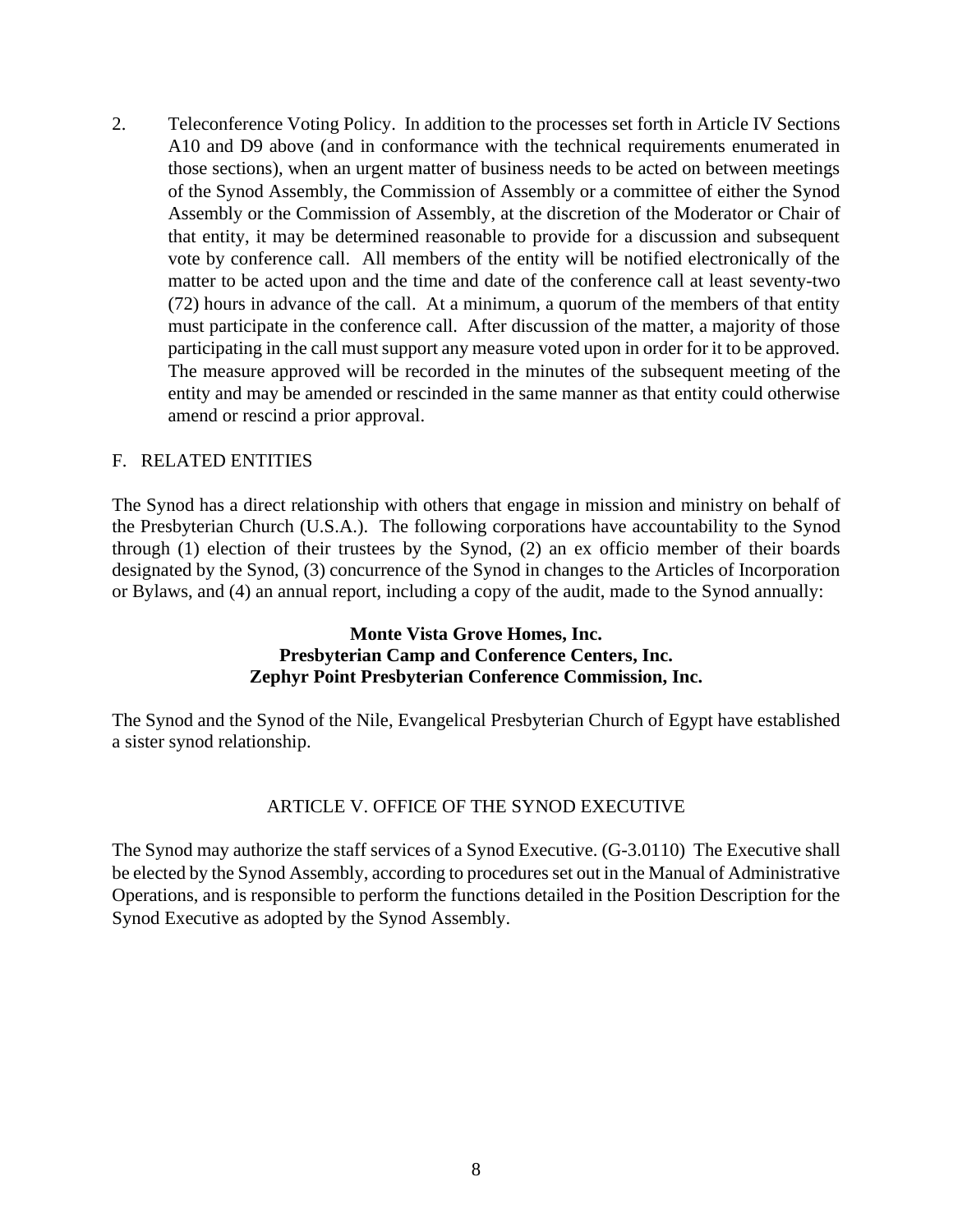#### ARTICLE VI. OFFICE OF THE STATED CLERK

The Synod shall elect a Stated Clerk (G-3.0104). The Stated Clerk is the chief ecclesiastical officer of the Synod. The Stated Clerk shall be elected by the Synod Assembly according to procedures set out in the Manual of Administrative Operations, and is responsible to perform the functions detailed in the Position Description for the Stated Clerk as adopted by the Synod Assembly.

### ARTICLE VII. ELECTIONS

- A. Principles governing those elected to serve in the Synod include:
	- 1. The Synod is committed to ensuring that the principles of diversity and inclusiveness are upheld in the variety of those elected to serve the Synod.
	- 2. Wherever possible, and wherever specified in these Bylaws, all elected bodies shall include at least one member from each of the presbyteries within the Synod.
	- 3. It is important to assure a balance of experienced and new leadership. Thus there are, within these bylaws, limits on the number of terms an individual can serve. Only those who serve ex-officio may serve on the same body for more than two consecutive threeyear terms.
		- a. Commissioners to the Synod Assembly may serve no more than two consecutive three-year terms, and there must be at least one year intervening before an individual can be again elected.
		- b. Elected members of Ecclesiastical Committees and the Commission of Assembly shall normally serve a three-year term, with a total limit of no more than six consecutive years on any one body, and there must be at least one year intervening before an individual can be again elected to the same body. Election to more than six consecutive years to the same body can be accomplished only by setting aside these Bylaws.
		- c. Terms for chairs of Ecclesiastical Committees shall be three years, with no more than two consecutive terms, and there must be at least one year intervening before an individual can be again elected.
		- d. The term of office for the Moderator and Vice-Moderator of the Synod, and of the Chair of the Commission of Assembly is one year. The Vice-Moderator of Synod shall serve as the Moderator-elect of the Synod. The Moderator of the Synod shall serve the succeeding year as Chair of the Commission of Assembly. If it is not possible for the Vice-Moderator to serve the succeeding year as Moderator, or for the Moderator to serve the succeeding year as Chair of the Commission of Assembly, the Committee on Representation and Nominations shall make suitable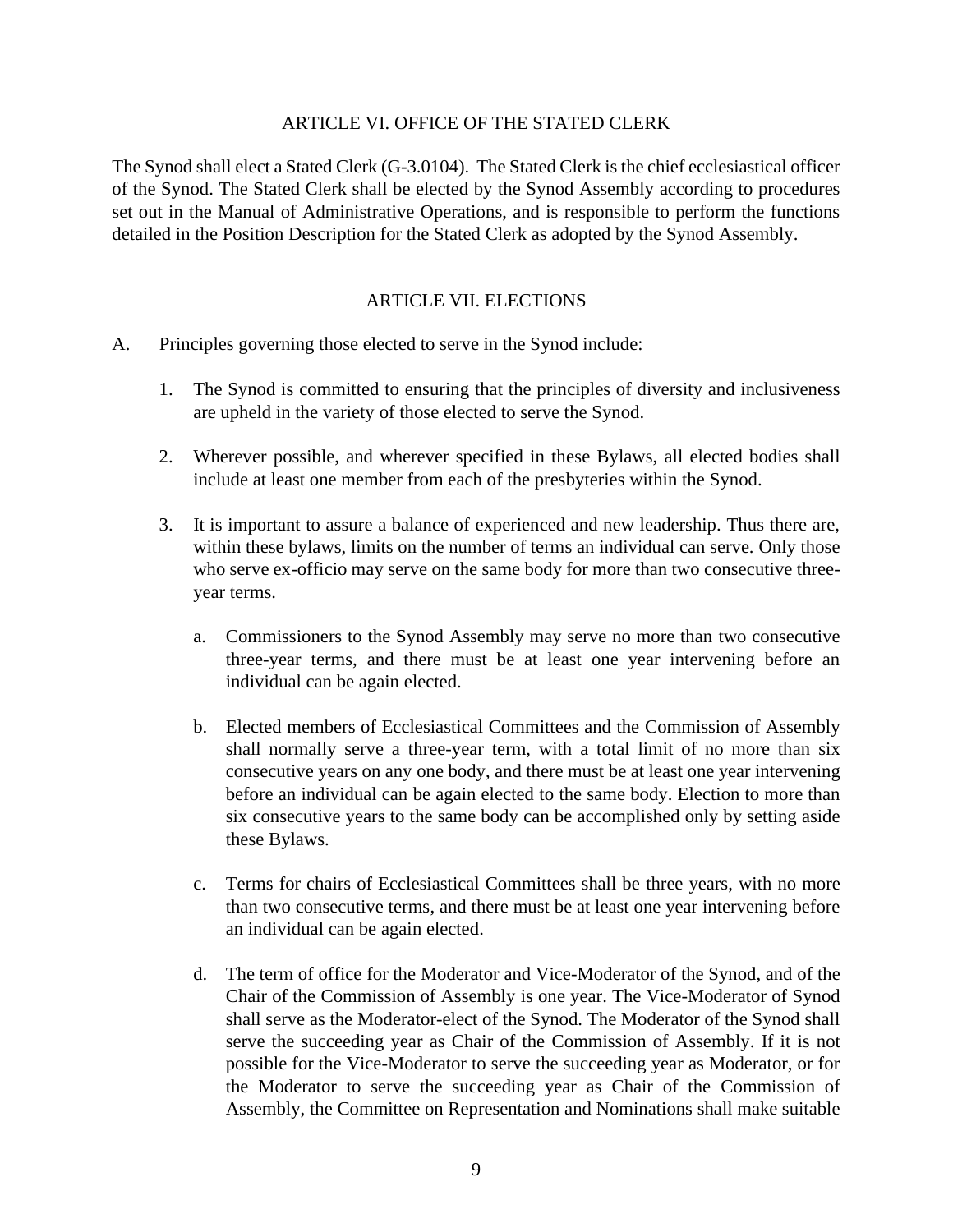nominations, with consent by the Synod Assembly.

- 4. Term of office for those elected to serve Synod entities shall normally begin January 1 of the year following election by the presbytery being represented or, in the case of nomination by the Committee on Representation and Nominations January 1 of the year following such nomination, with confirmation thereafter at the first Synod Assembly meeting of that calendar year.
- 5. In order to encourage the best possible leadership, wherever a member has been absent from an elected responsibility for three consecutive meetings, the Stated Clerk shall report that fact to the appropriate body, and the position may be declared vacant.
- B. Nominations for election are made as follows:
	- 1. Moderator, Vice-Moderator/Moderator-elect of the Synod, Chair of the Commission of Assembly, and Treasurer by the Committee on Representation and Nominations, in compliance with Article VII.A.3.d above.
	- 2. Stated Clerk by a Search Committee elected by the Synod in accordance with the Manual of Administrative Operations.
	- 3. Synod Executive, if any, by a Search Committee elected by the Synod in accordance with the Manual of Administrative Operations.
	- 4. Members of the Commission of Assembly, the Permanent Judicial Commission, the Polity and Records Committee by the Committee on Representation and Nominations, except as to those serving ex officio.
	- 5. Members of, and Chair of, the Committee on Representation and Nominations by the Commission of Assembly, as confirmed by the Synod Assembly.
	- 6. Chair of the Polity and Records Committee by the Committee on Representation and Nominations.
	- 7. The Moderator and Clerk of the Permanent Judicial Commission by the Synod PJC. (D-5.0201).
	- 8. Trustees of the Related Entities by the Committee on Representation and Nominations, normally upon recommendation of those corporations, and as confirmed by the Synod Assembly.
	- 9. All others as provided in the Manual of Administrative Operations.